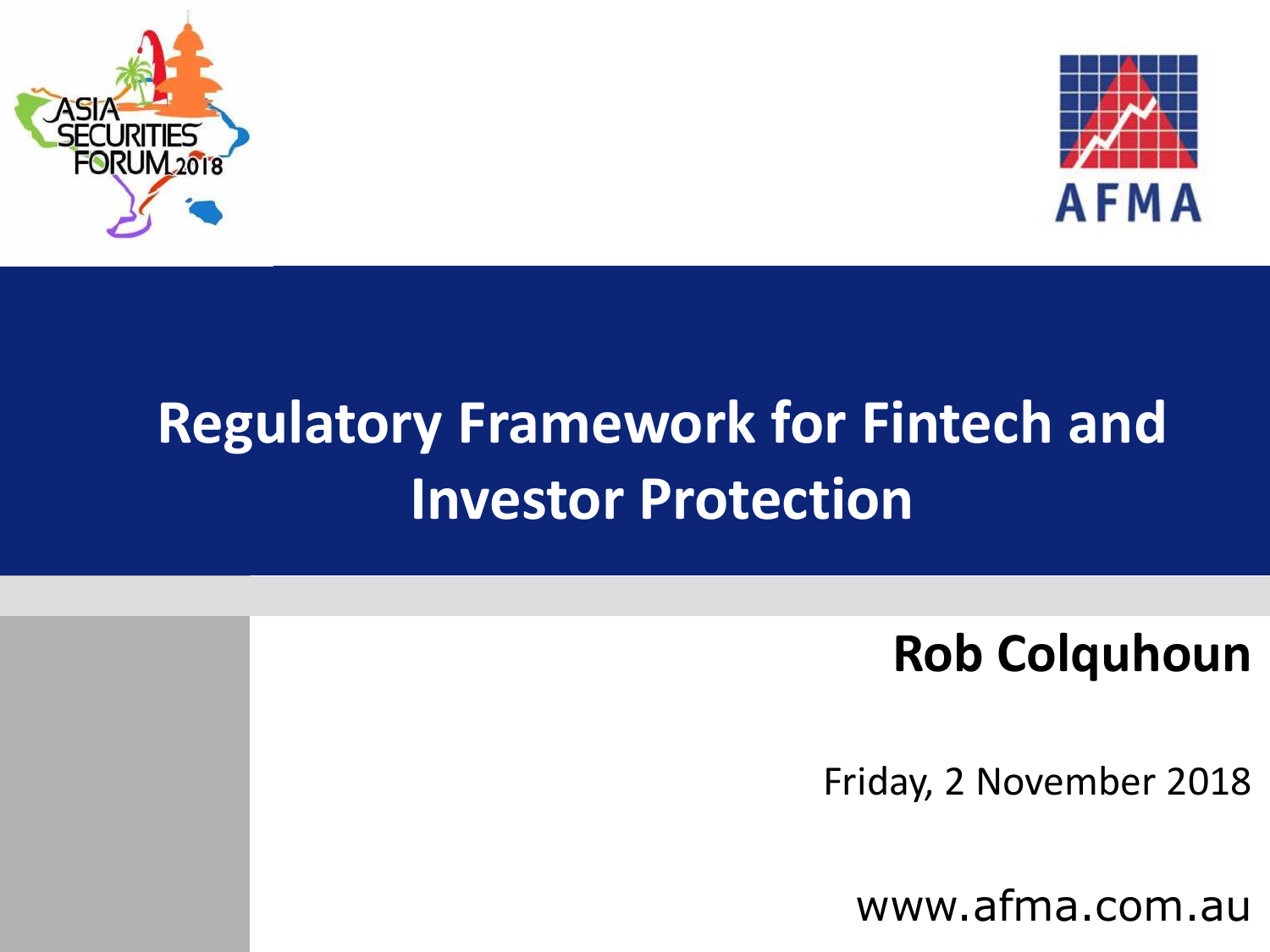# Australia's Fintech Industry

- Australia's Fintech Industry in its third year
- Greater proportion achieved profitability in 2018
	- 19% profitable, up from 14% in prior year
	- Median revenue growth in last year of 125%
- Types of business varies
	- 24% payments/digital wallets
	- 23% wealth and investment
	- 21% data analytics
- Average capital raised of \$4.5M
- Key export markets UK, US, Singapore, HK

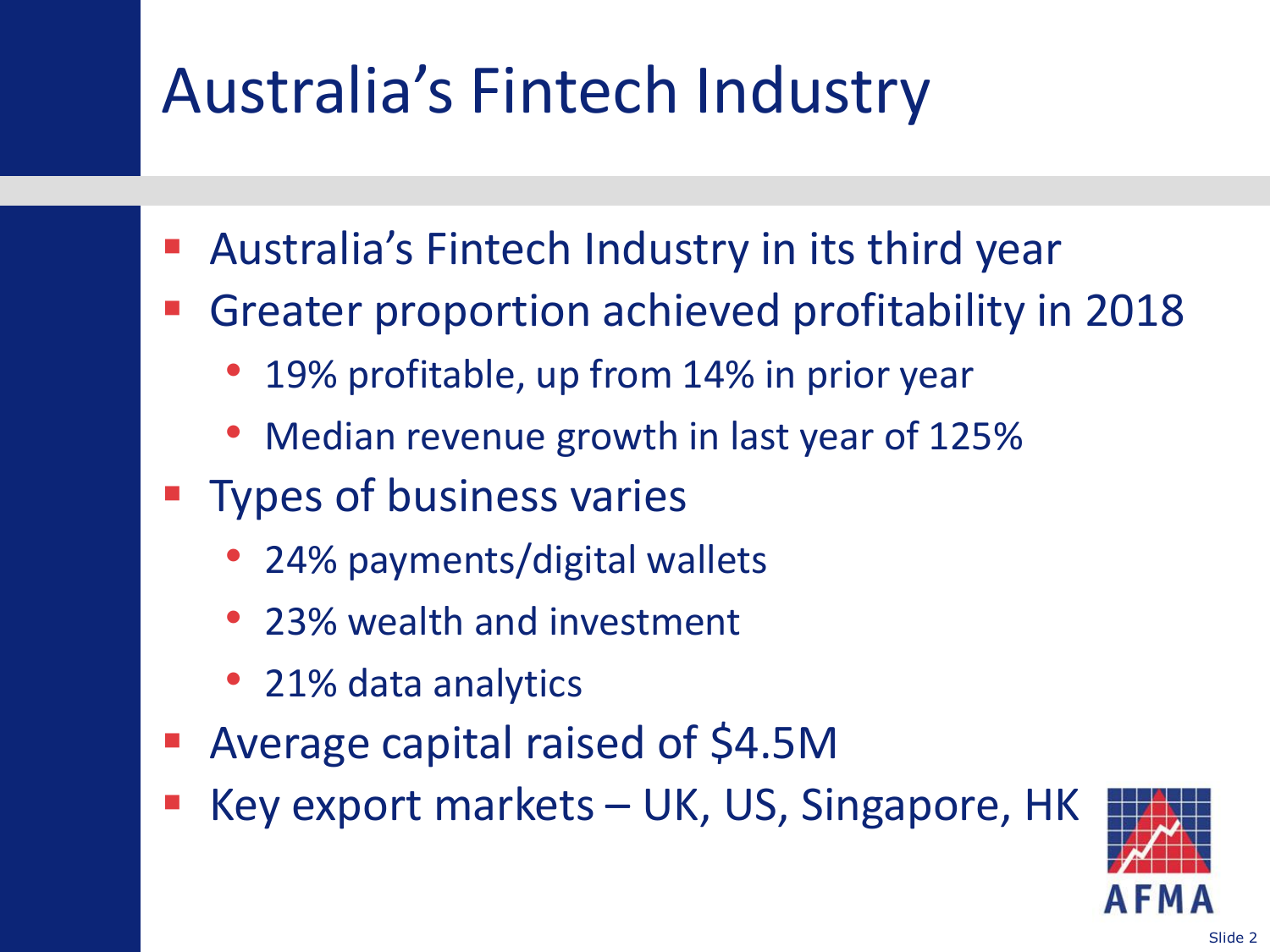# Regulatory Opportunities for Fintech

#### Open Banking

- Commencing in 2019
- Consumer data held by major banks will be accessible to Fintech Participants
- Subject to consent from the consumer
- Royal Commission into Financial Services
	- Threatens the incumbency of the existing providers
	- Opportunities for new participants
	- But may overshadow policy innovation
- Equity crowdfunding
	- Small companies (less \$25M in assets)
	- Raise up to \$5M per annum

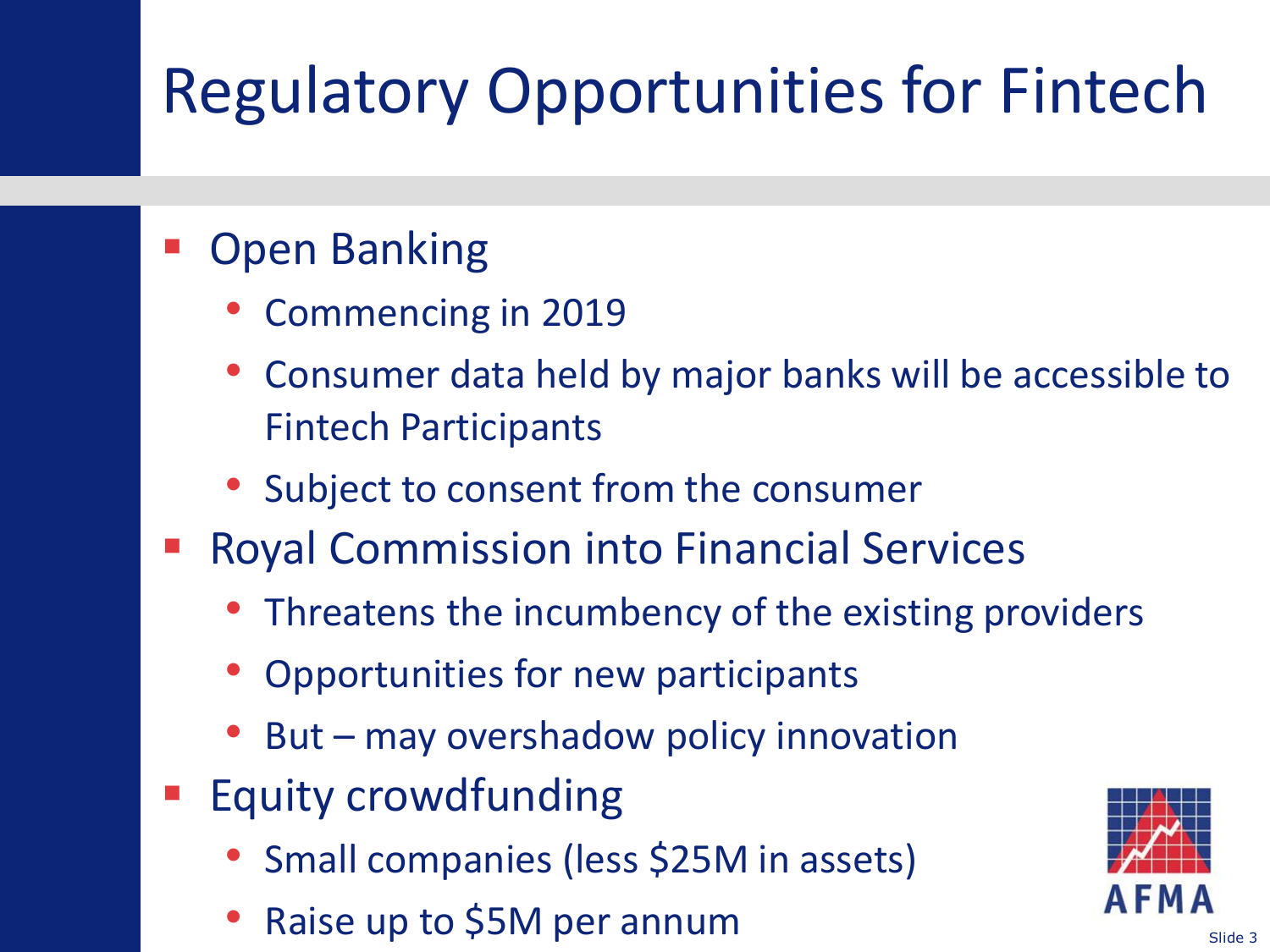#### Regulatory Architecture

- Generally, companies that provide a "financial service" need to hold a licence
	- ASIC (Securities Regulator) financial services, credit or market infrastructure
	- APRA (Prudential Regulator) banking licence
- Existing licencing exemptions
	- Spot foreign exchange
	- Some funds transfers
- ASIC Regulatory Sandbox
	- Allows Fintechs to test their products and services prior to obtaining a licence

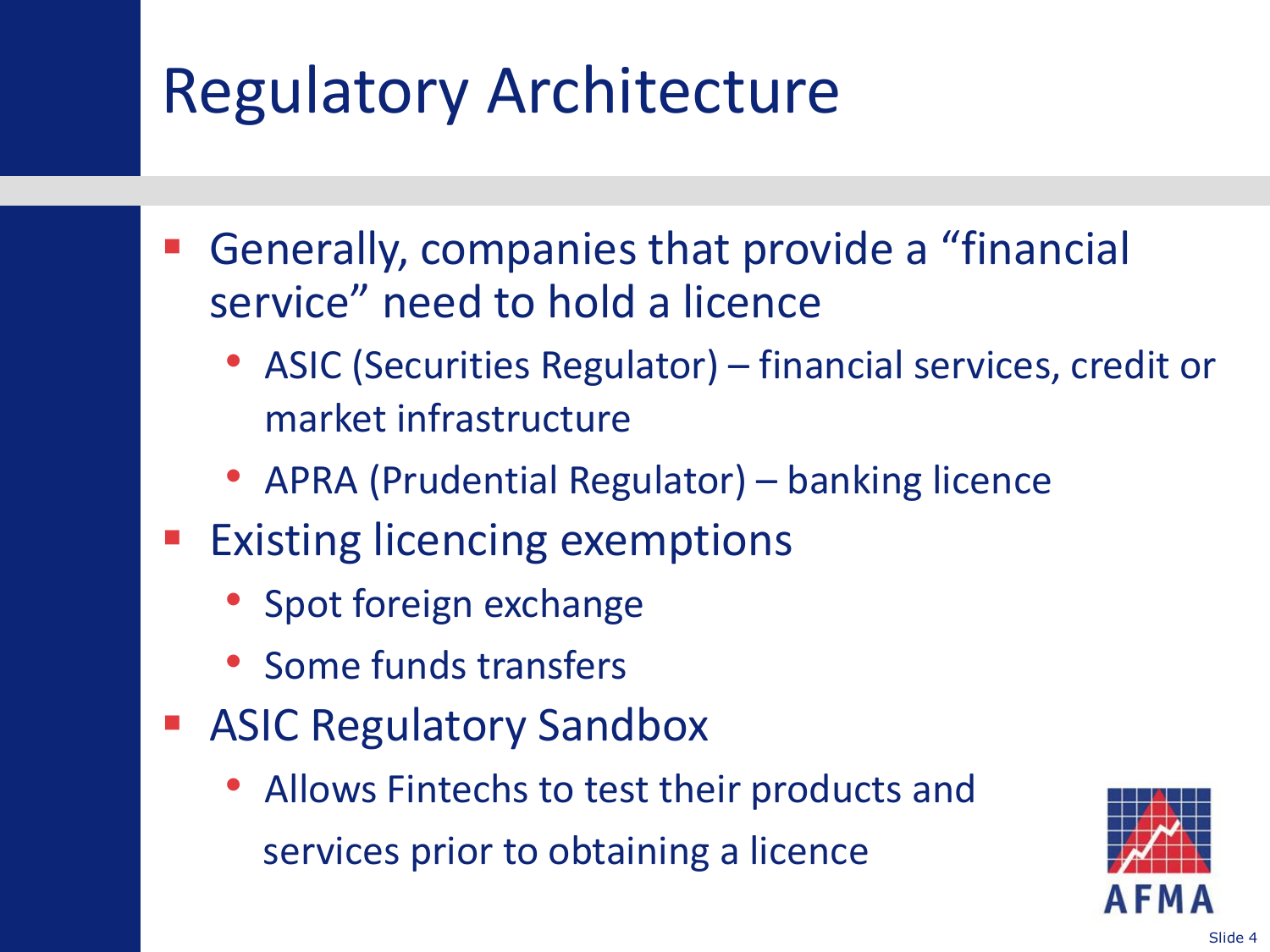# Why Have Regulatory Sandbox?

- ASIC has identified three key barriers to successful Fintechs
	- Speed to market, obtaining licence is a barrier
	- Organisational competence, having a responsible manager (licence condition) is a barrier
	- Access to capital, with proof of concept being the barrier
- ASIC view is that the regulatory sandbox environment addresses these barriers
	- Allows concepts to be validated and refined
	- Provides increased opportunities for investment
	- Allows markets to be fair and efficient

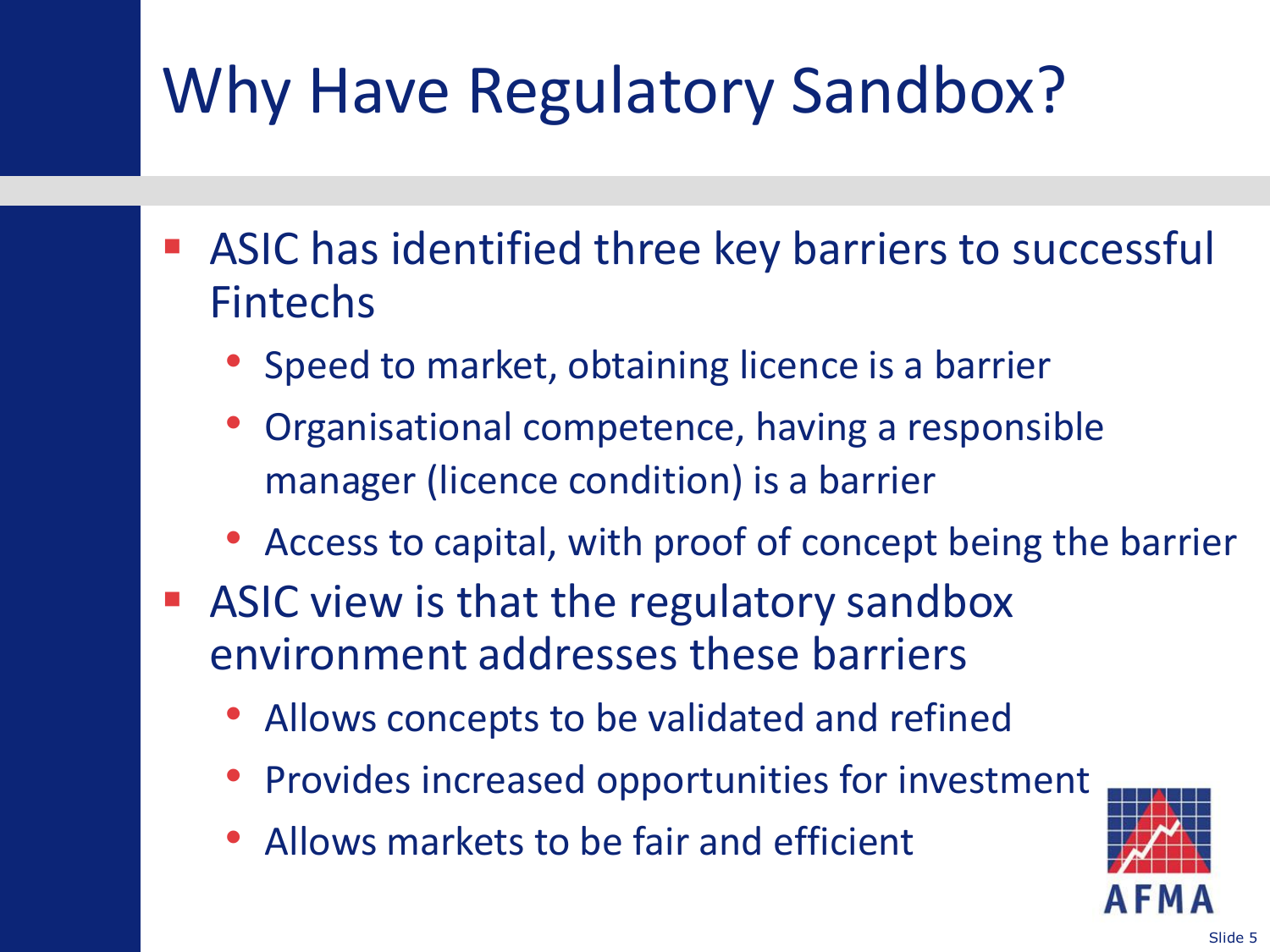#### How does the Sandbox Work?

- Conditional relief to allow Fintechs to test certain products/services for without a licence
	- Available for new businesses only
	- Relief expires after 12 months
	- Certain prohibitions (previously banned, licence holders)
- Only certain products are covered
	- Deposit/loan products (subject to certain criteria)
	- Payment products issued by an ADI
	- General insurance
	- Liquid investment products
- No formal application only notification

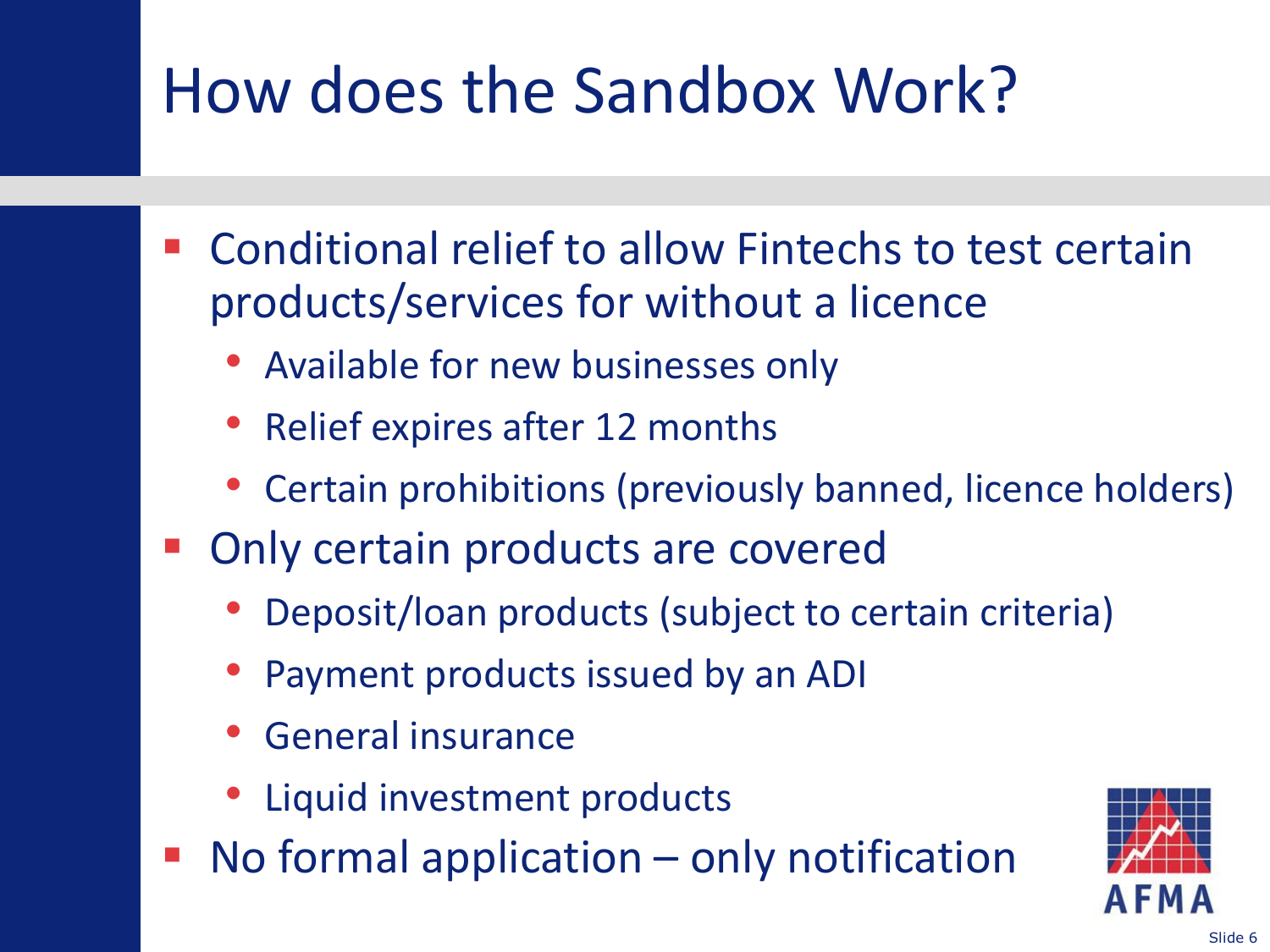#### Investor Protection

Certain criteria included to protect investors

- Limit of 100 retail clients
- Caps on exposure per client
	- − \$10,000 for most products
	- − \$25,000 for loans
	- − \$50,000 for general insurance
- Total exposure for all clients (including wholesale) capped at \$5M
- Requirement to notify clients that don't hold a licence
- Adequate compensation arrangements
	- − Usually through PI insurance
- Dispute resolution arrangements